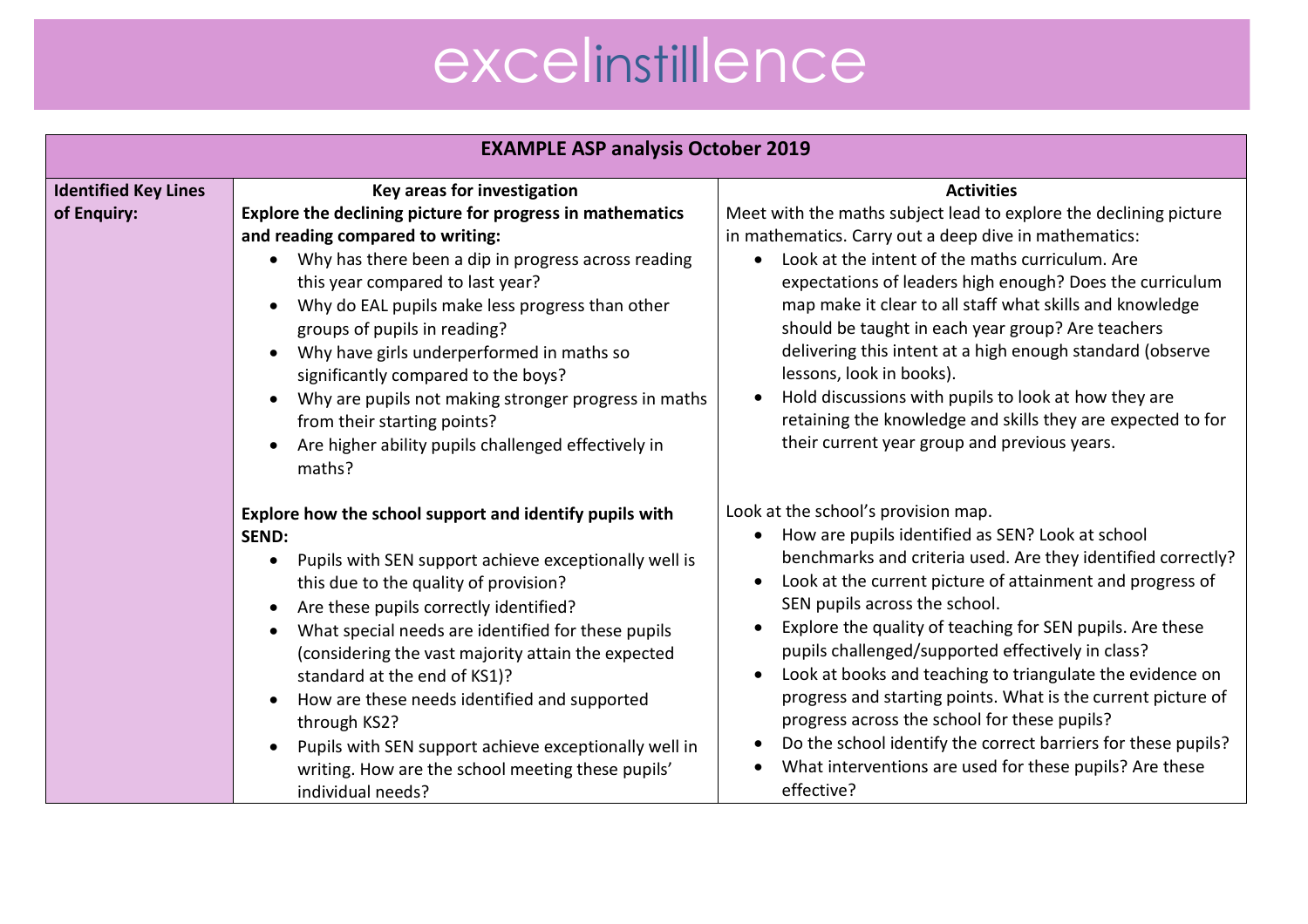• Why do pupils with SEN support underachieve in maths compared to writing and reading?

#### **Not enough HA pupils attain the high standard in EGPS explore why:**

• This group of pupils do not achieve well enough on the spelling test. Why? Do teachers challenge these pupils appropriately?

#### **Attainment across KS1 looks high. Explore:**

- Is this reflected in the quality of education?
- Are other areas of the curriculum just as strong?
- What does progress look like across KS1 in reading, writing and maths from pupils starting points?

**Why is there a high rate of fixed term exclusions?**

Meet with the literacy coordinator to explore:

- How are HA pupils taught EGPS?
- Observe EGPS lessons. Do teachers challenge HA pupils effectively?
- Look at books. Do HA pupils use EGPS skills appropriately across other lessons?
- Speak to pupils to explore what skills they have retained and how they apply these.

Explore the quality of teaching across foundation subjects.

- Do leaders have a clear intent to the curriculum for all subjects across the school?
- Is attainment high across all foundation subjects?
- What does progress look like across KS1 and early years? Look at books to triangulate this.

Check the school's records for fixed term exclusions. Have these been made legally. Does the school's policy clearly identify when an exclusion can be made? And does it include the legal guidance on exclusions?

Look at schools' trends. Can leaders demonstrate that exclusions are declining?

Do leaders carry out internal exclusions? If so, how many? What impact do these have?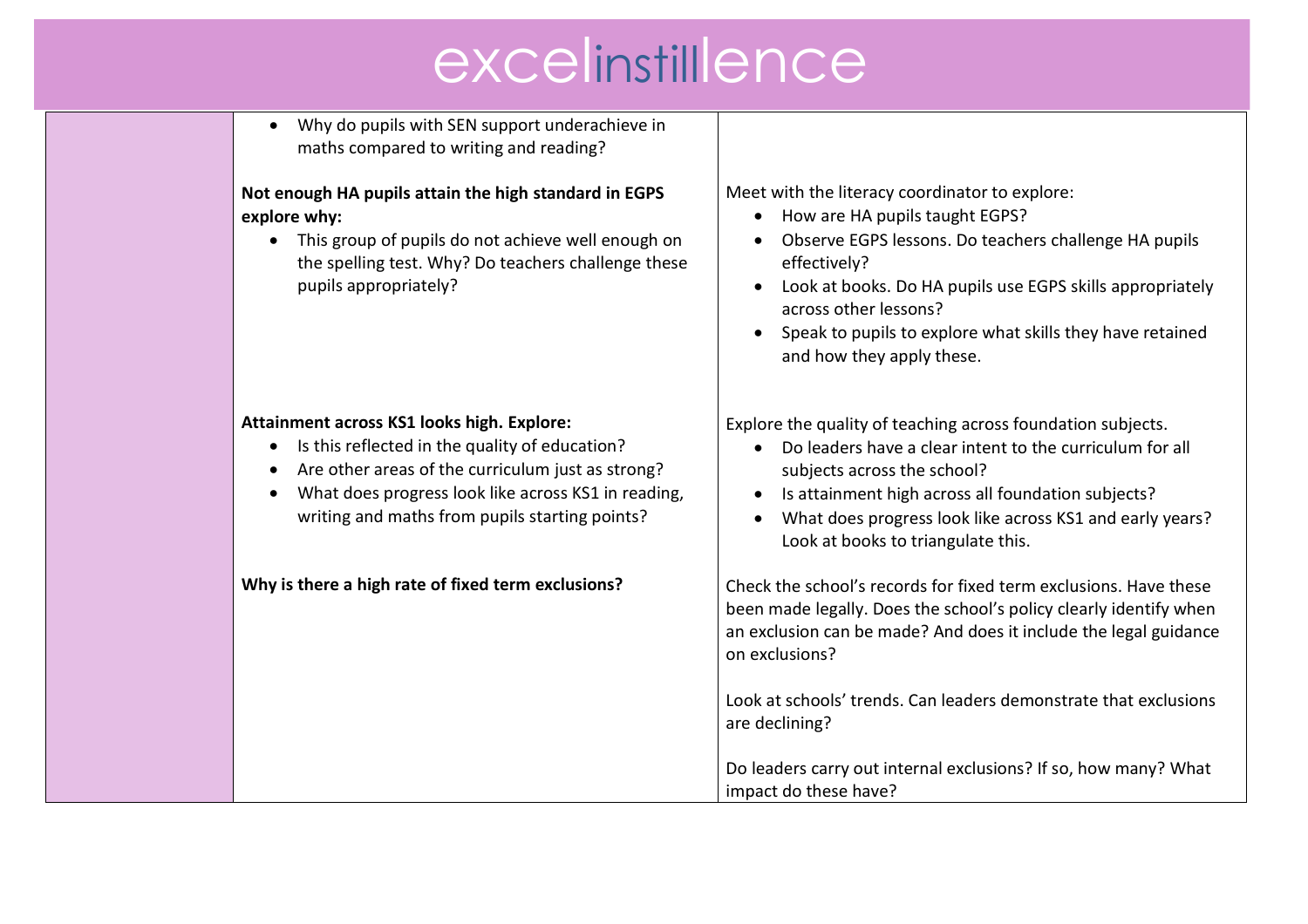|                               | Is behaviour consistently dealt with across the school? How do                                                                         |  |
|-------------------------------|----------------------------------------------------------------------------------------------------------------------------------------|--|
|                               | staff deal with low level disruptive behaviour?                                                                                        |  |
| <b>Context of the school:</b> | This is a large school (449 pupils)<br>$\bullet$                                                                                       |  |
|                               | This school has 14 out of 17 possible ethnic groups. Those with 5% or more are: 28%: White - British, 14%: Asian or Asian              |  |
|                               | British -Indian, 14%: White - any other White background, 8%: Any other ethnic group, 8%: Black or Black British - African.            |  |
|                               | The proportions of pupils known to be eligible for FSM6 is broadly average overall (24% v 23%).                                        |  |
|                               | $\bullet$                                                                                                                              |  |
|                               | The proportion of pupils whose first language is not English is well above the national picture overall (48% v 21%).<br>$\bullet$      |  |
|                               | The proportion of pupils with SEN support is above the national picture (13.8% v 12.6%). The proportion of pupils                      |  |
|                               | with a statement or EHC plan is below the national picture (0.9% v $1.6\%$ ).                                                          |  |
|                               | The number of pupils who are mobile across the school is above average (21% v 14%).<br>$\bullet$                                       |  |
| <b>Attendance and</b>         | In 2017/18, the rate of overall absence (3.80%) was below the national average for schools with a similar level of<br>$\bullet$        |  |
| exclusions:                   | deprivation (4.42%).                                                                                                                   |  |
|                               | The rate of total fixed period exclusions (2.60%) was in the highest 20% in 2017/18 as well as in 2016/17 and 2015/16.<br>$\bullet$    |  |
|                               | The rate of repeat fixed period exclusions (0.65%) was in the highest 20% in 2017/18 as well as in 2016/17 and 2015/16.                |  |
|                               |                                                                                                                                        |  |
| <b>Key Stage 2</b>            | The proportion of pupils attaining the expected standard in reading, writing and maths combined (R, W, M) is well above                |  |
| <b>Attainment and</b>         | the national picture (85% v 65%).                                                                                                      |  |
| progress overall:             | The proportion of pupils attaining the higher standard in reading, writing and maths combined (R, W, M) is slightly above<br>$\bullet$ |  |
|                               | the national picture (15% v 11%).                                                                                                      |  |
|                               | The proportion of pupils attaining expected and the higher standard in reading and writing was above the national picture.             |  |
|                               | In mathematics it was above at expected but in line with national at the higher standard.                                              |  |
|                               | Progress in 2019 is a mixed picture. It is average in reading, well above in writing and below in mathematics.<br>$\bullet$            |  |
| <b>Trends over time:</b>      | Progress in reading has been average in two out of the last three years (2017 and 2019). In 2018 it was above average.<br>$\bullet$    |  |
|                               | Progress in writing has been well above average for the past three years.<br>٠                                                         |  |
|                               | Progress in maths has declined. It was average in 2018 and is below average in 2019.<br>$\bullet$                                      |  |
|                               | The proportion of pupils achieving the expected standard in R, W and M combined over that past three years has been                    |  |
|                               | above the national picture (67.8% v 63.5%).                                                                                            |  |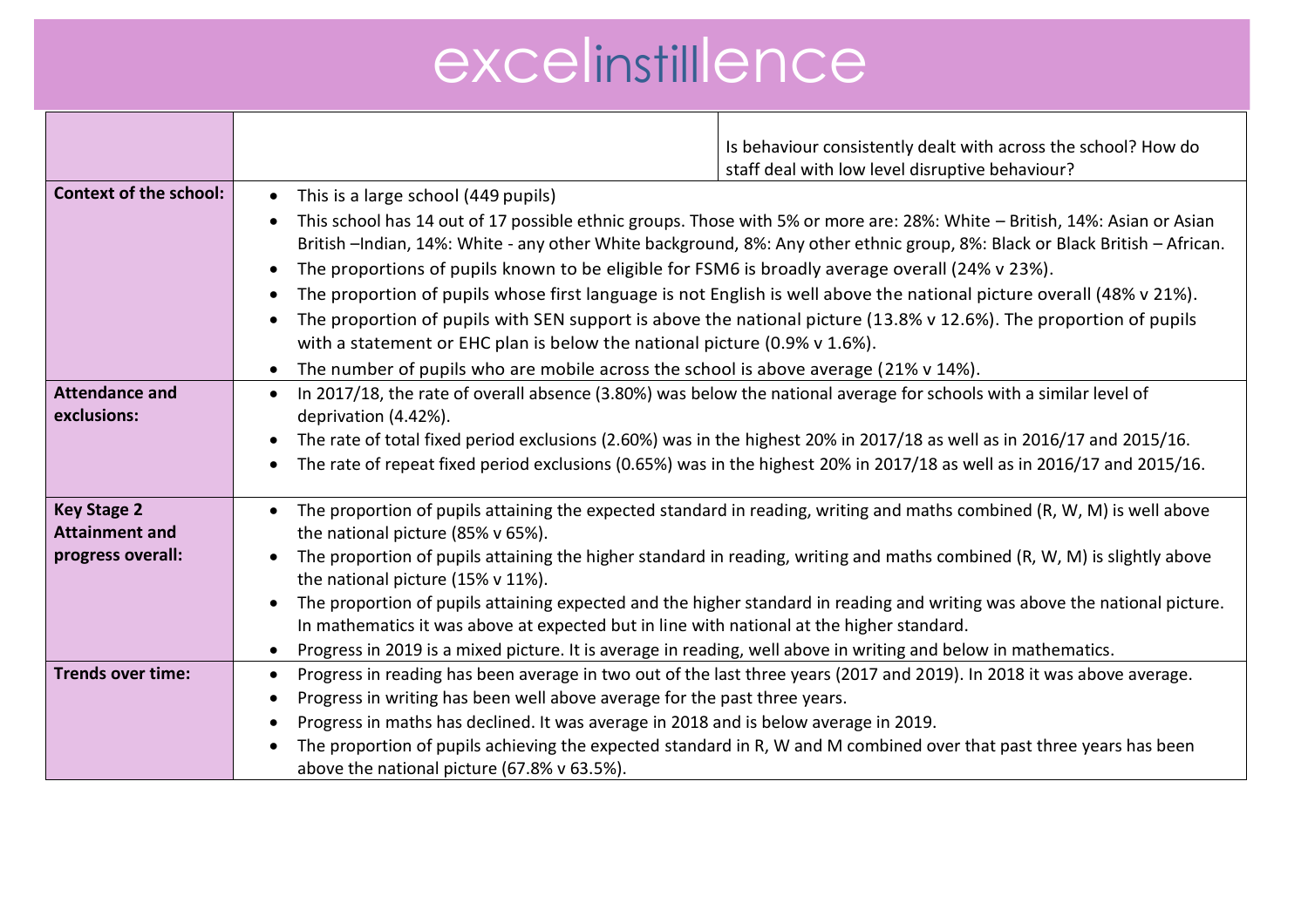|                       | The proportion of pupils achieving the higher standard in R, W and M combined is also above the national picture (14.6% v<br>$9.7\%$ ).                 |
|-----------------------|---------------------------------------------------------------------------------------------------------------------------------------------------------|
| <b>Key Questions:</b> | • Why is there a declining picture for progress in mathematics and reading compared to writing?<br>• Why is there a high rate of fixed term exclusions? |

| <b>KEY STAGE TWO</b>                                  |                                                                                                                                                                                                                                                                                                                                                                                                                                                                       |
|-------------------------------------------------------|-----------------------------------------------------------------------------------------------------------------------------------------------------------------------------------------------------------------------------------------------------------------------------------------------------------------------------------------------------------------------------------------------------------------------------------------------------------------------|
| <b>Key Stage 2 Progress and Attainment in Reading</b> |                                                                                                                                                                                                                                                                                                                                                                                                                                                                       |
| <b>All pupils:</b>                                    | All pupils made broadly expected progress in reading (-0.05).<br>The proportion of pupils attaining the expected standard in reading was above the national picture (93% v 73%).<br>The proportion of pupils attaining the higher standard in reading was also above the national picture 36% v 27%.<br>The average scaled score for all pupils in reading was above the national picture (108.1 v 104.4).                                                            |
| Low reading:                                          | <b>NA</b>                                                                                                                                                                                                                                                                                                                                                                                                                                                             |
| <b>Middle reading:</b>                                | Progress for the middle ability (MA) pupils in reading was broadly expected (0.35).<br>The proportion of MA pupils attaining the expected standard in reading was above the national picture (88% v 70%).<br>The proportion of MA pupils attaining the higher standard in reading was slightly above the national picture (17% v 14%).<br>The average scaled score for the MA pupils in reading was above the national picture (105.3 v 102.6).                       |
| <b>High reading:</b>                                  | Progress for the high ability (HA) pupils in reading was broadly expected (-0.35).<br>The proportion of HA pupils attaining the expected standard in reading was broadly in line with the national picture (100% v<br>98%).<br>The proportion of HA pupils attaining the higher standard in reading was below the national picture (53% v 59%).<br>The average scaled score for the HA pupils in reading was broadly in line with the national picture (111 v 110.7). |
| <b>Boys:</b>                                          | Progress for the boys in reading was broadly expected (-0.26).<br>The proportion of boys attaining the expected standard in reading was well above the national picture (92% v 69%).<br>The proportion of boys attaining the higher standard in reading was above the national picture (32% v 22%).<br>The average scaled score for the boys in reading was above the national picture (107.1 v 103.3).                                                               |
| Girls:                                                | Progress for the girls in reading was broadly expected (0.11).<br>The proportion of girls attaining the expected standard in reading was well above the national picture (94% v 78%).                                                                                                                                                                                                                                                                                 |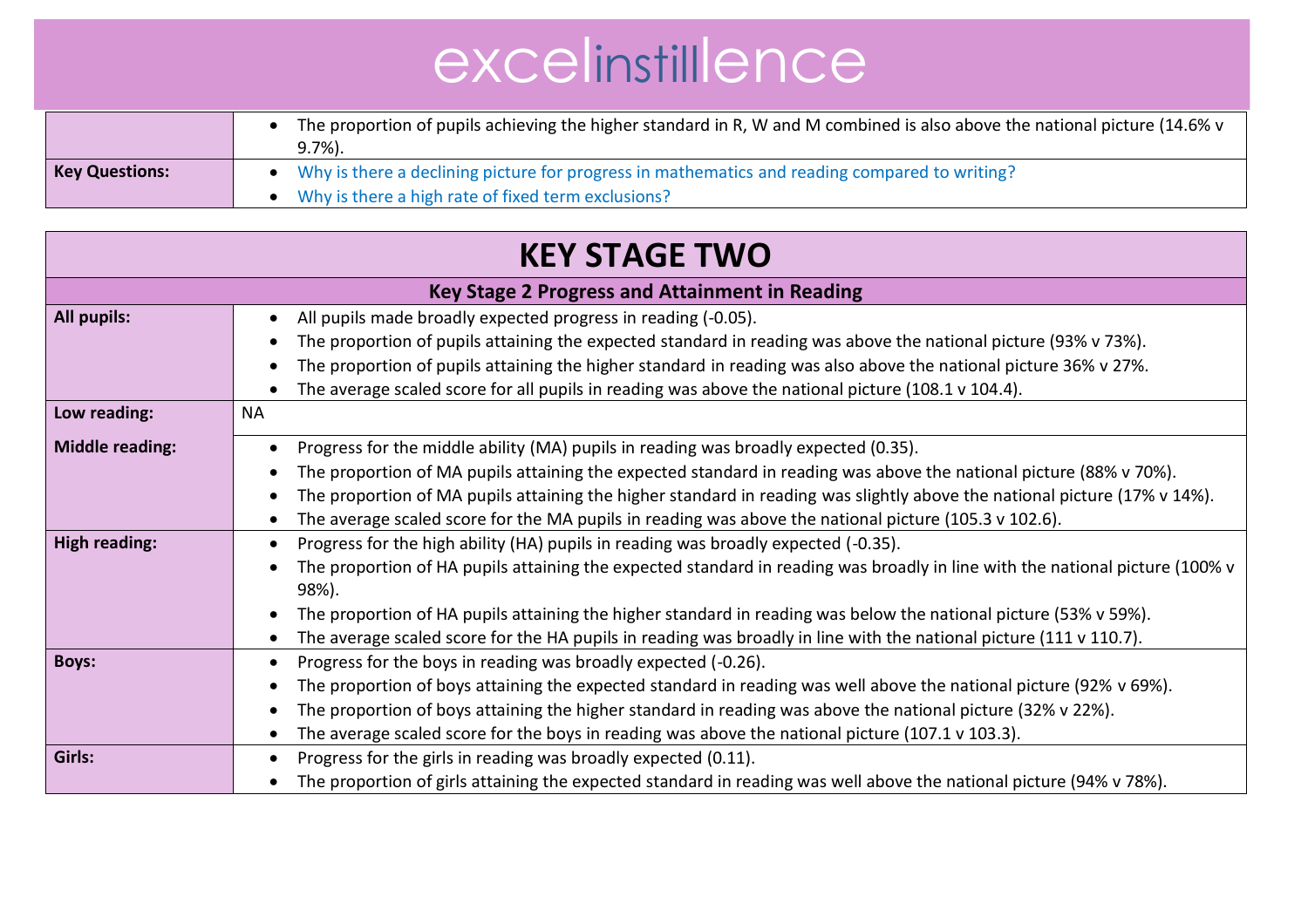|                       | The proportion of girls attaining the higher standard in reading was above the national picture (38% v 32%).                         |
|-----------------------|--------------------------------------------------------------------------------------------------------------------------------------|
|                       | The average scaled score for the girls in reading was above the national picture (108.8 $\vee$ 105.5).                               |
| Disadvantaged:        |                                                                                                                                      |
| <b>SEND EHCP:</b>     | <b>NA</b>                                                                                                                            |
| <b>SEN support:</b>   | Progress for the SEN support (SS) pupils in reading was broadly expected (-0.46).                                                    |
|                       | The proportion of SS pupils attaining the expected standard in reading was broadly in line with the national picture (75% v<br>73%). |
|                       | The proportion of SS pupils attaining the higher standard in reading was broadly in line with the national picture (25% v<br>27%).   |
|                       | The average scaled score for the SS pupils was broadly in line with the national picture (103.9 v 104.4).                            |
| EAL:                  | Progress for the EAL pupils in reading was below expected (-1.16).                                                                   |
|                       | The proportion of EAL pupils attaining the expected standard in reading was above the national picture (86% v 73%).                  |
|                       | The proportion of EAL pupils attaining the higher standard in reading was above the national picture (32% v 27%).                    |
|                       | The average scaled score for the EAL pupils in reading was above the national picture (106.5 v 104.4).                               |
| <b>Key Questions:</b> | Why has there been a dip in progress across reading this year compared to last year?                                                 |
|                       | Why do EAL pupils make less progress than other groups of pupils in reading?                                                         |

| Key Stage 2 Progress and Attainment in Writing |                                                                                                                          |
|------------------------------------------------|--------------------------------------------------------------------------------------------------------------------------|
| All pupils:                                    | All pupils made above expected progress in writing (4.13).                                                               |
|                                                | The proportion of pupils attaining the expected standard in writing was well above the national picture (98% v 78%).     |
|                                                | The proportion of pupils attaining the higher standard in writing was also well above the national picture (71% v 20%).  |
| Low writing:                                   | <b>NA</b>                                                                                                                |
| <b>Middle writing:</b>                         | The (MA) pupils made above expected progress in writing (4.84).                                                          |
|                                                | The proportion of MA pupils attaining the expected standard in writing was well above the national picture (100% v 85%). |
|                                                | The proportion of MA pupils attaining the higher standard in writing was well above the national picture (60% v 13%).    |
| High writing:                                  | The (HA) pupils made above expected progress in writing (2.95).                                                          |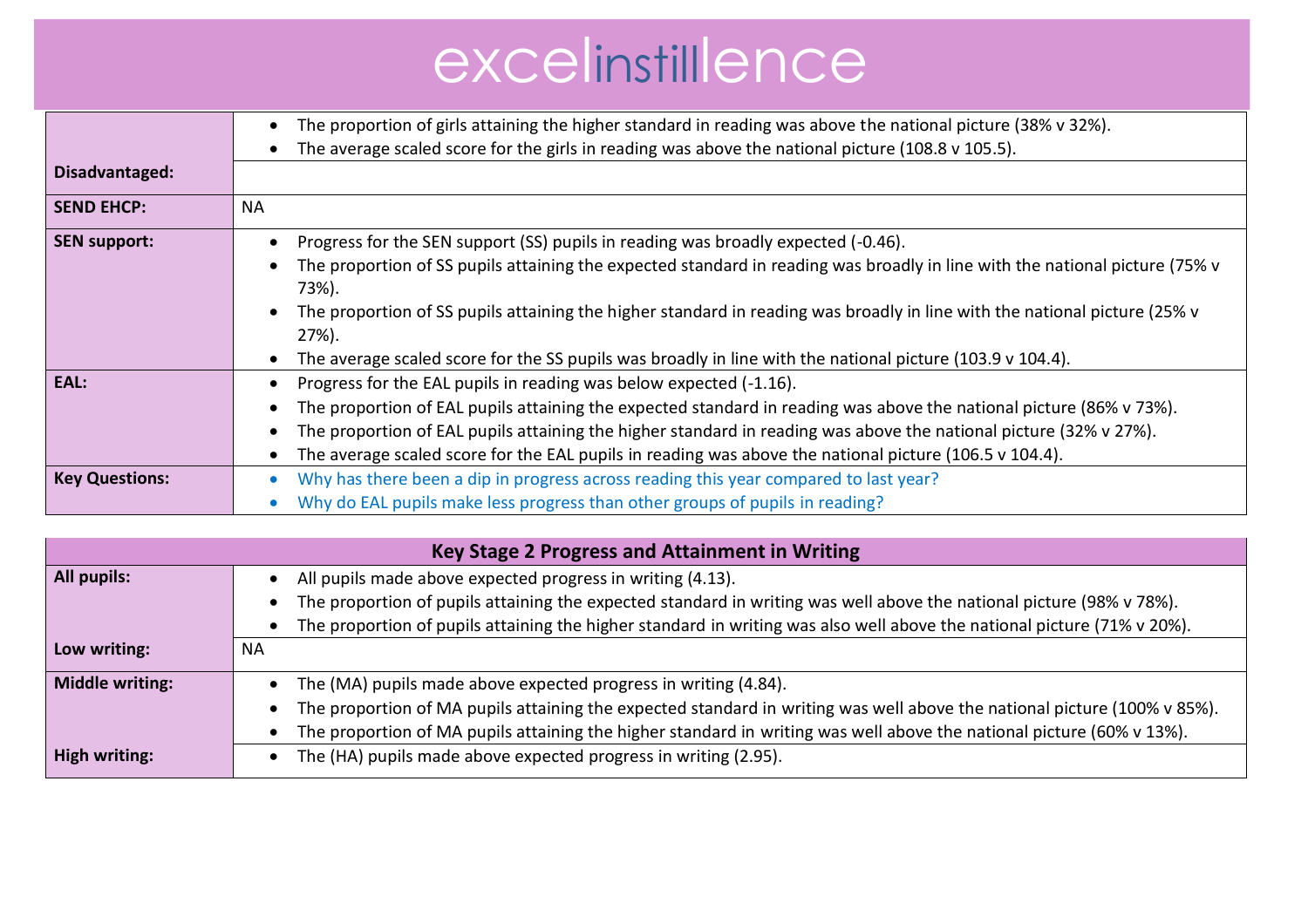|                       | All HA pupils attained the higher standard in writing. This was above the national picture at the higher standard (100% v |  |
|-----------------------|---------------------------------------------------------------------------------------------------------------------------|--|
|                       | 67%).                                                                                                                     |  |
|                       |                                                                                                                           |  |
| <b>Boys:</b>          | The boys made above expected progress in writing (4.19).                                                                  |  |
|                       | The proportion of boys attaining the expected standard in writing was well above the national picture (96% v 72%).        |  |
|                       | The proportion of boys attaining the higher standard in writing was well above the national picture (68% v 15%).          |  |
| Girls:                | The girls made above expected progress in writing (4.10).                                                                 |  |
|                       | The proportion of girls attaining the expected standard in writing was well above the national picture (100% v 85%).      |  |
|                       | The proportion of girls attaining the higher standard in writing was well above the national picture (74% v 25%).         |  |
| Disadvantaged:        |                                                                                                                           |  |
| <b>SEND:</b>          | <b>NA</b>                                                                                                                 |  |
|                       |                                                                                                                           |  |
| <b>SEN support:</b>   | The SEN support (SS) pupils made above expected progress in writing (4.06).                                               |  |
|                       | The proportion of SS pupils attaining the expected standard in writing was well above the national picture (100% v 78%).  |  |
|                       | The proportion of SS pupils attaining the higher standard in writing was above the national picture (38% v 20%).          |  |
| EAL:                  | The EAL pupils made above expected progress in writing (4.82).                                                            |  |
|                       | The proportion of EAL pupils attaining the expected standard in writing was well above the national picture (95% v 78%).  |  |
|                       | The proportion of EAL pupils attaining the higher standard in writing was well above the national picture (77% v 20%).    |  |
| <b>Key Questions:</b> | Writing seems to be a strength of the school. Explore why progress in writing is significant compared to reading.         |  |
|                       | Those pupils with SEN support achieve exceptionally well in writing. How are the school meeting these pupils' individual  |  |
|                       |                                                                                                                           |  |
|                       | needs?                                                                                                                    |  |

| Key Stage 2 Progress and Attainment in Mathematics |                                                                                                                            |
|----------------------------------------------------|----------------------------------------------------------------------------------------------------------------------------|
| All pupils:                                        | All pupils made below expected progress in mathematics (-1.97 adjusted, -1.99 unadjusted).                                 |
|                                                    | The proportion of pupils attaining the expected standard in maths was above the national picture (90% v 79%).              |
|                                                    | The proportion of pupils attaining the higher standard in maths was broadly in line with the national picture (25% v 27%). |
|                                                    | The average scaled score for all pupils in maths was above the national picture (106.7 $v$ 105).                           |
| Low maths:                                         | <b>NA</b>                                                                                                                  |
| <b>Middle maths:</b>                               | Progress for the middle ability (MA) pupils in maths was broadly expected (-0.85 adjusted, -0.87 unadjusted).              |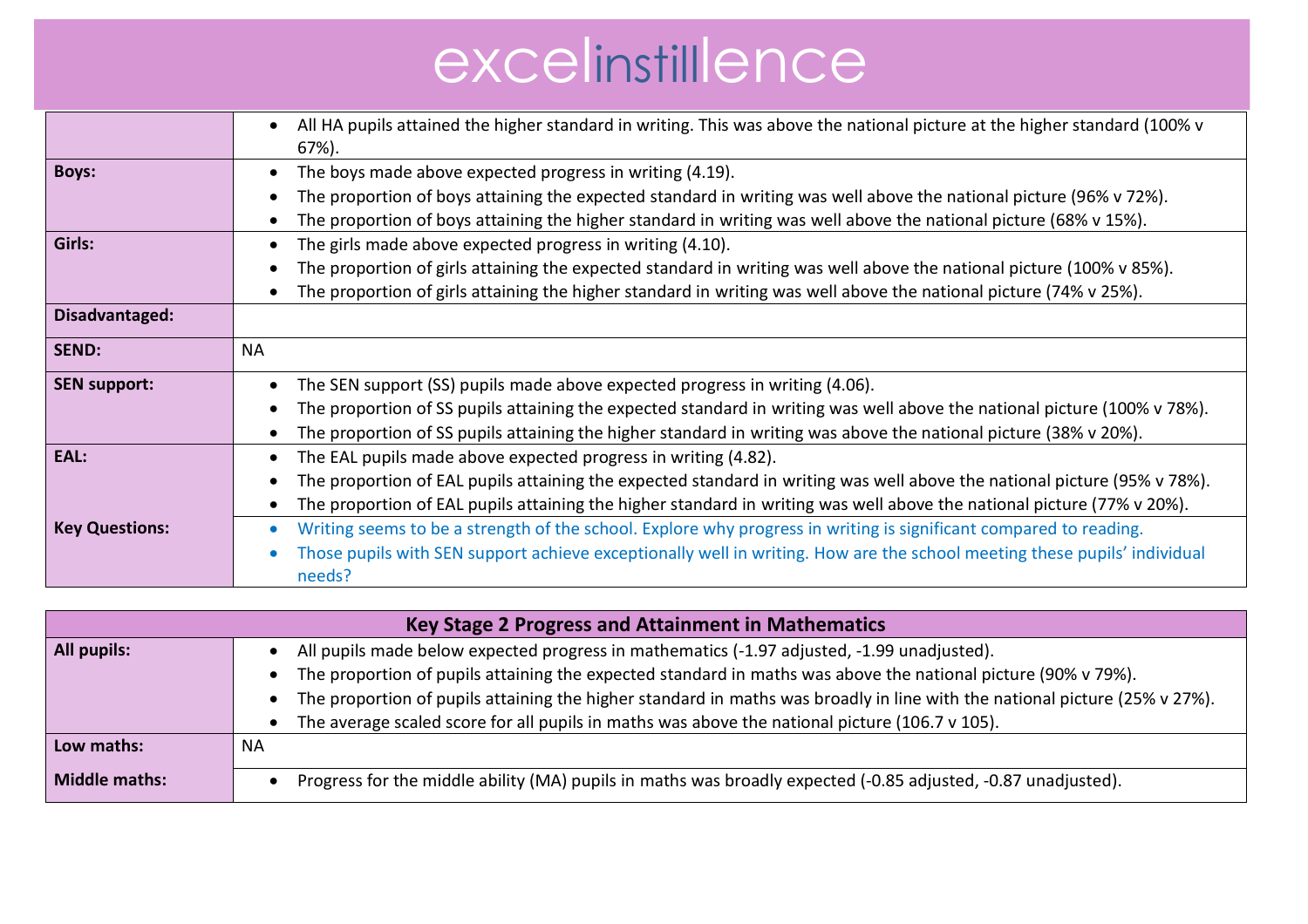|                       | The proportion of MA pupils attaining the expected standard in maths was broadly in line with the national picture (77% v<br>$\bullet$<br>78%). |
|-----------------------|-------------------------------------------------------------------------------------------------------------------------------------------------|
|                       | The proportion of MA pupils attaining the higher standard in maths was below the national picture (9% v 14%).                                   |
|                       | The average scaled score for the MA pupils in maths was broadly in line with the national picture (104 v 103.6).                                |
| High maths:           | The high ability (HA) pupils made below expected progress in maths (-2.69 adjusted, -2.71 unadjusted).                                          |
|                       | The proportion of HA pupils attaining the expected standard in maths was broadly in line with the national picture (97% v<br>99%).              |
|                       | The proportion of HA pupils attaining the higher standard in maths was below the national picture (38% v 67%).                                  |
|                       | The average scaled score for the HA pupils was below the national picture (108.6 v 111.3).                                                      |
| <b>Boys:</b>          | Progress for the boys in maths was broadly expected (0.62 both for adjusted and unadjusted).<br>$\bullet$                                       |
|                       | The proportion of boys attaining the expected standard in maths was well above the national picture (100% v 78%).                               |
|                       | The proportion of boys attaining the higher standard in maths was broadly in line with the national picture (32% v 29%).                        |
|                       | The average scaled score for the boys in maths was above the national picture (109.1 v 105.3).                                                  |
| Girls:                | The girls made below expected progress in maths (-3.77 adjusted, -3.81 unadjusted).                                                             |
|                       | The proportion of girls attaining the expected standard in maths was broadly in line with the national picture (82% v 79%).                     |
|                       | The proportion of girls attaining the higher standard in maths was broadly in line with the national picture (21% v 24%).                       |
|                       | The average scaled score for the girls in maths was broadly in line with the national picture (104.9 v 104.7).                                  |
| Disadvantaged:        |                                                                                                                                                 |
| <b>SEND:</b>          | <b>NA</b>                                                                                                                                       |
| <b>SEN support:</b>   | Progress for the SEN support (SS) pupils in maths was significantly below expected (-4.89 adjusted, -4.96 unadjusted).<br>٠                     |
|                       | The proportion of SS pupils attaining the expected standard in maths was below the national picture (50% v 79%).                                |
|                       | None of the SS pupils attaining the higher standard in maths. This was well below the national picture (0% v 27%).                              |
|                       | The average scaled score for the SS pupils in maths was below the national picture (100 v 105).                                                 |
| EAL:                  | Progress for the EAL pupils in maths was broadly expected (-0.79 adjusted, -0.82 unadjusted).                                                   |
|                       | The proportion of EAL pupils attaining the expected standard in maths was above the national picture (95% v 79%).                               |
|                       | The proportion of EAL pupils attaining the higher standard in maths was above the national picture (32% v 27%).                                 |
|                       | The average scaled score for the EAL pupils in maths was above the national picture (108 v 105).                                                |
| <b>Key Questions:</b> | Why have girls underperformed in maths so significantly compared to the boys?<br>$\bullet$                                                      |
|                       |                                                                                                                                                 |